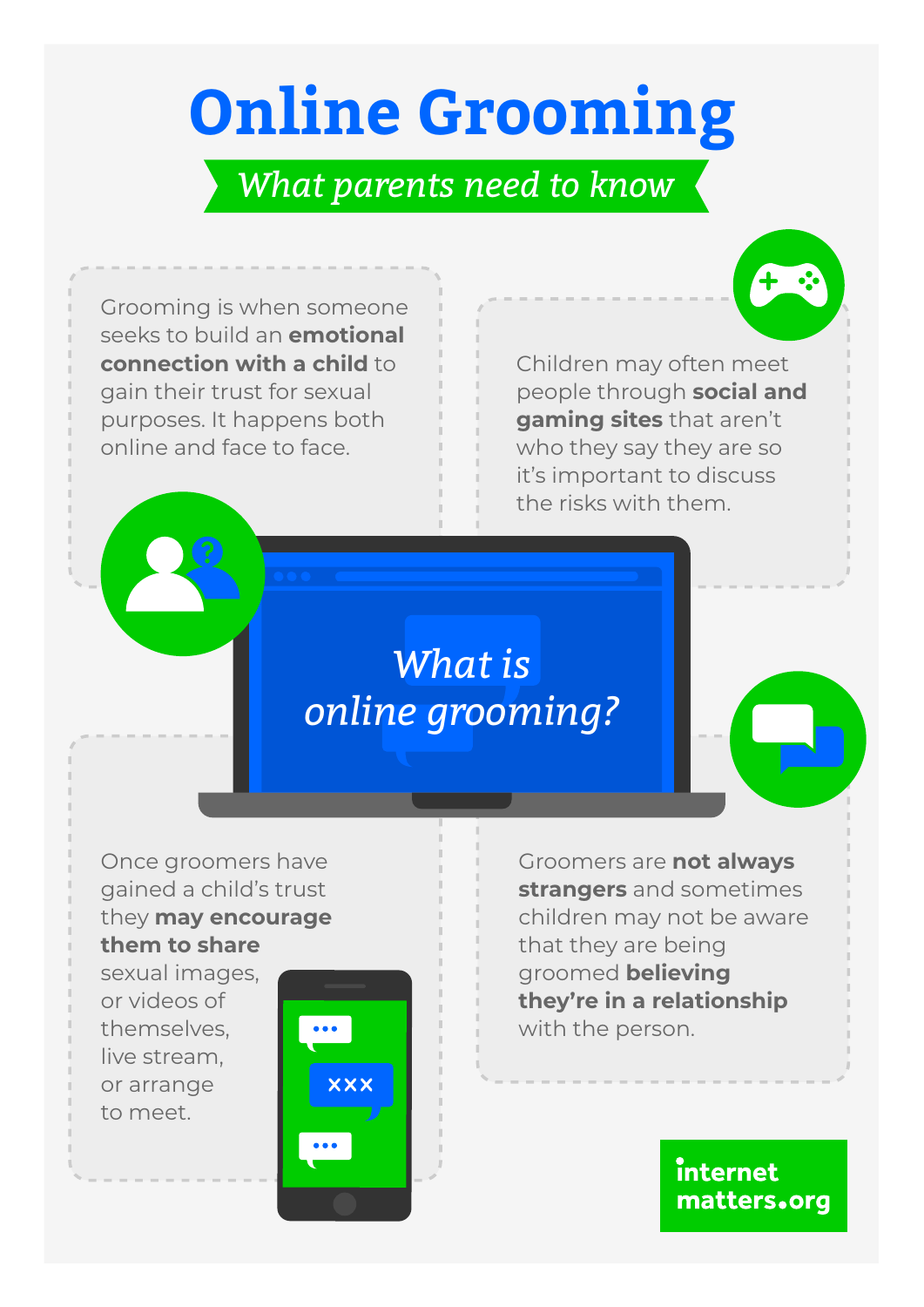## *Ways to protect your child*

#### **Talk about it**

**Although a tricky subject to talk about with your child it is important that you start a conversation**

- Show them where to get help if they are concerned and to **talk to you or a trusted adult** for support
- **Spend time discussing** where they interact with friends online and how and what they share with others
- **Explain how easy it is to pretend** to be someone else online, and why an adult may wish to approach them
- Remind them that the people they have met online might feel like friends but they **may not be who they say they are**
- Discuss what **healthy and unhealthy relationships** look like to make them aware





## **Tools to keep them safe**

Encourage them to **make use of privacy settings on the social networks and platforms** they use so they stay in control of who can see their content.

For younger children **use our parental control how-to-guides** to set the right controls across devices, platforms and internet connections.